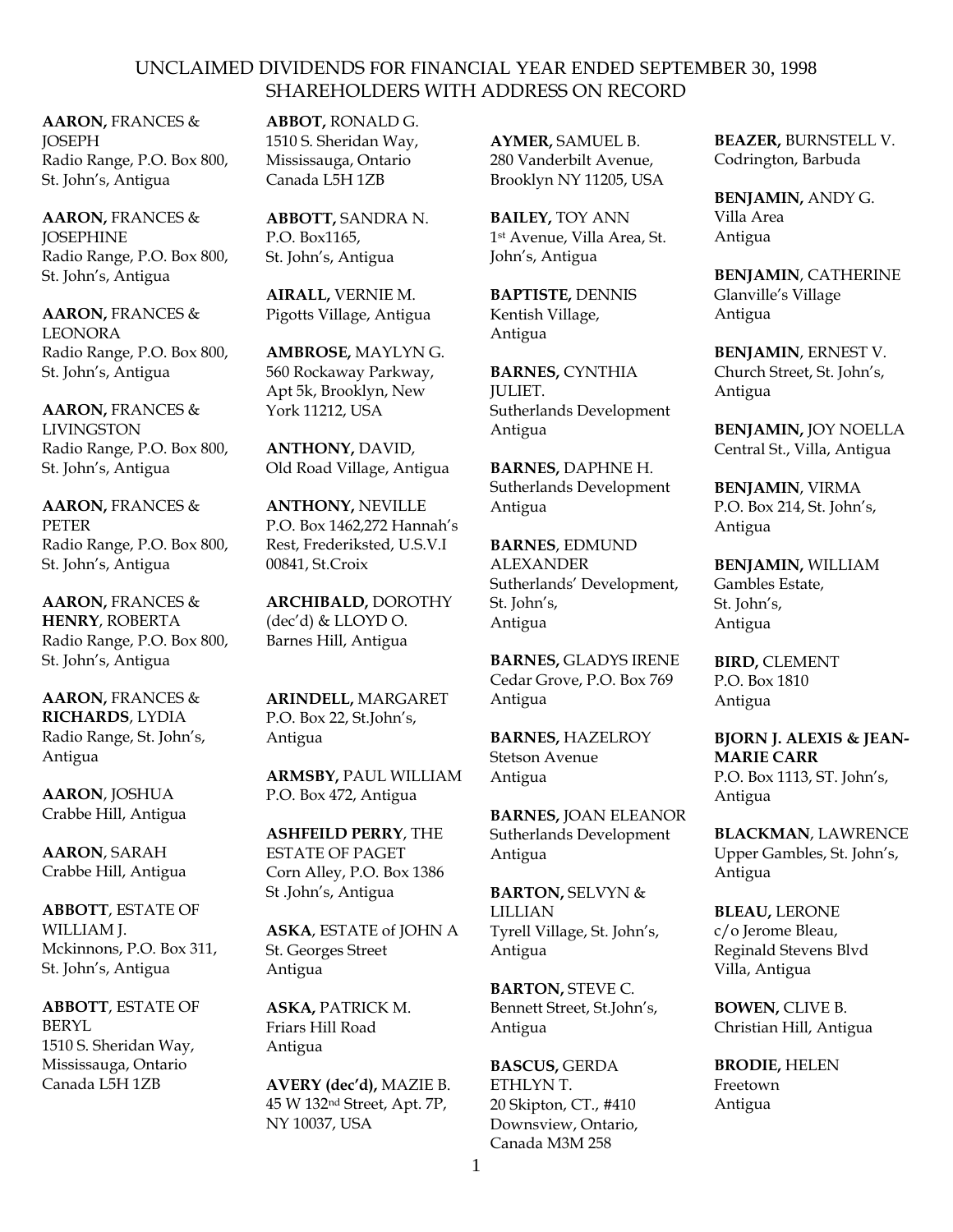**BROOKES,** ELMEADE P.O. Box 519, Mckinnons way, St. John's, Antigua

**BROWN,** TONY CURTIS Bishop Gate Street Antigua

**BROWNBILL**, RICHARD 3316-96 Street, Corona, Long Island, NY, USA

**BROWNE,** DALMA Old Road, Antigua

**BROWNE,** NATHAN Barnes Hill, St.John's, Antigua

**BROWNE,** SEAN S.D. P.O. Box 2427, Antigua

**BURKE,** BARBARA All Saints, St. John's, Antigua

**BUTLER**, JEREMIAH ANDRE Pares Village, St. Peter's, Antigua

**BUTLER,** JOSAINE A. c/o Jeremiah Butler, Pares Village, St. Peter's, Antigua

**BUXTON,** DAISY I. c/o P.O. Box 2277, Antigua

**BYRON,** DENNIS MANDELA Hodges Bay, P.O. Box 1333, St.John's, Antigua

**BYRON,** MARY ELIZABETH W. Eureka Banta Tree Lane, Morning Star, Nevis

**CARMICHAEL,** VERA c/o Collin Maynard P.O. Box 1809 St. John's, Antigua

**CARROTT**, BRENDA C. Fort Road, St. John's, Antigua

**CARTER,** ARTHUR 1821 Powers Drive, Orlando Florida 33818, U.S.A.

**CAVE,** ALICE E. P.O. Box 112 Antigua

**CEDAR HALL MORAVIAN CHURCH** P.O. Box 116 Antigua

**CHALLENGER,** ANGELA P.O. Box 52, St. John's, Antigua

**CHALLENGER**, BRIAN D. Briggins Road Antigua

**CHALLENGER**, SHARON ELAINE P.O. Box 619 Antigua

**CHALLENGER,** WESLEY & REEBA ST. Johnston Village, St. John's, Antigua

**CHARLES**, G. CONROY & PHILMORE Cedar Grove, St. John's, Antigua

**CHARLES,** MYRNA T.C 4604 Farragut Road, Brooklyn, New York 11203, U.S.A

**CHARLES,** ROCHELL Cedar Grove Antigua

**CHRISTIAN,** DAVID & HYACINTH 19 Abbotsford Ave., Tottenham, London N15 3BT, England

**CHRISTIAN, DUANE** EDWARD, Scotts Hill, P.O. Box 20, St. John's, Antigua

**CHRISTIAN**, ESTATE of SYDNEY T. Newgate Street Antigua

**CHRISTIAN,** HYACINTH 19 Abbotsford Ave., Tottenham, London N15 3BT, England

**CHRISTIAN,** INGRID MAE Scotts Hill, P.O. Box 20, St. John's, Antigua

**CHRISTIAN**, SYDNEY PRESTON Scotts Hill, P.O.Box20, St. John's, Antigua

**CHRISTIAN-FERRANCE,** RUPERTA 18 Sandown Drive, Rainham, KENT-ME89DU, UK

**CHRISTOPHER**, GARON & KALILAH Union Road, Grays Farm, P.O. Box 622, St. John's, Antigua

**CLARKE,** ESTATE OF **ARTHUR** c/o Enid Clarke, English Harbour, Antigua

**CLARKE,** DIANNE Parham Town, St. Peter's Antigua

**COATES,** LENNOX M. C/o Earl Coates Glanvilles Antigua

**COCHRANE,** COURTNEE c/o Neil Cochrane, Central Street, Villa Area, St. John's, Antigua

**CONSTANT**, JOHN Willikies Village, St. Philip's, Antigua

**CORT,** LEON (dec'd) & **JUANITA** Cortsland, Upper Gambles, St.John's, Antigua

**COX**, GREGORY 12 A -2 Virgin Lane, Roseau Dominica

**CRUMP,** JEAN ANELLA Parham, St. Peter's, Antigua

**CRUMPLER**, GIZELLE & **PETERSON**, DEAN I-25 Astoria Boulevard, Apt C, Long Island City, NY 11102, USA

**DAVID,** CARL 33 Huntington Avenue, Scarborough, Toronto Canada

**DAVIS,** D.H. & JOAN I. 11414 Woodson Avenue, Kensington, MD 20895, USA

**DAVIS**, ESTATE OF ETHEL c/o Winifred Barnes, New Street, St. John's, Antigua

**DAVIS,** STEADROY **GEORGE** Cashew Hill, St.John's, Antigua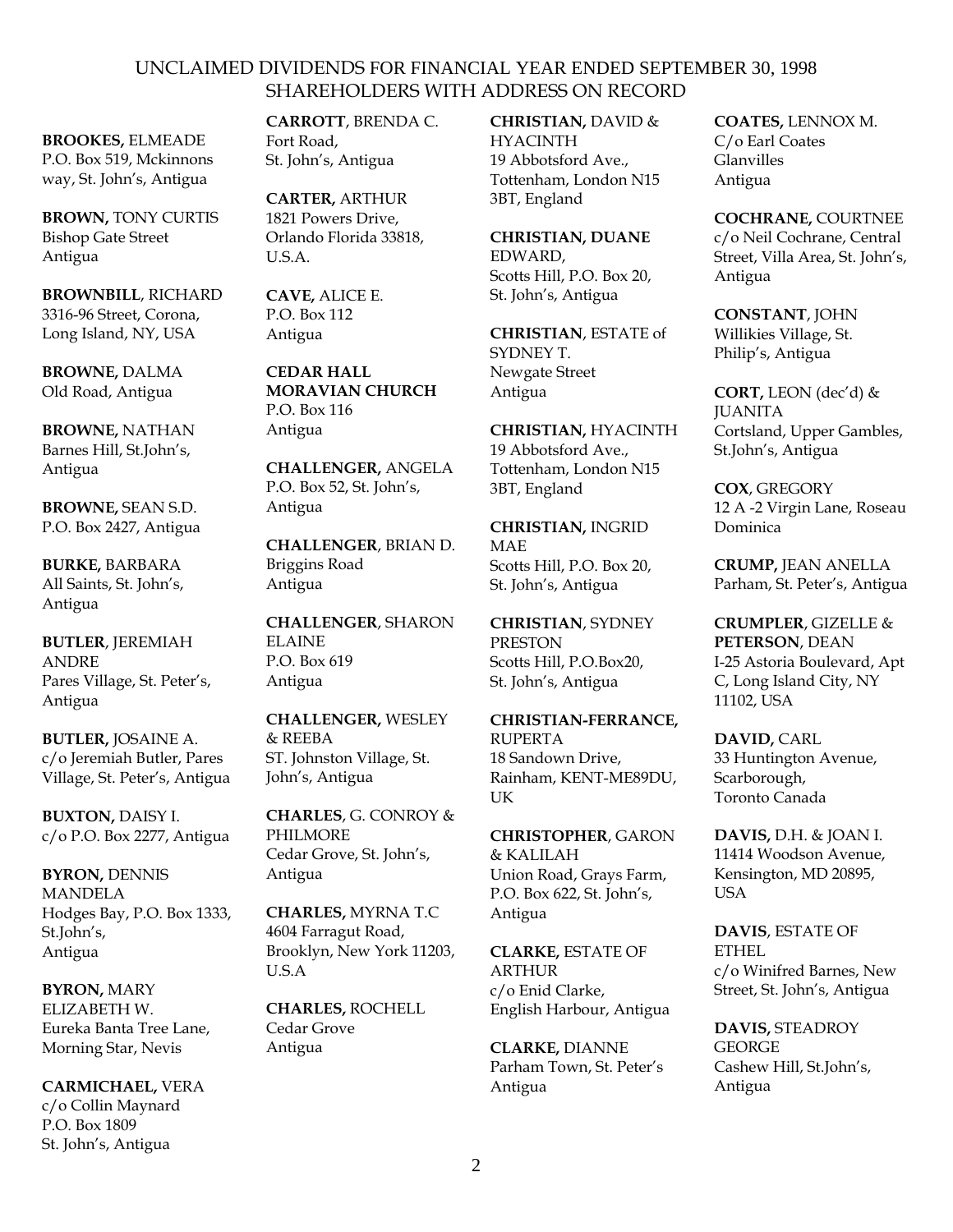**DESTIN**, KAREN & JOYLON Lower North Street Antigua

**DORSETT**, ANDREW P.O. Box 137 Antigua

**DORSETT**, IVAN P.O. Box 137 Antigua

**DOW**, EDMUND C. P.O. Box 395 Antigua

**DOWDYE, EDWARD** E. Wireless Rd., P.O. Box1522, St. John's, Antigua

**DOWDYE, EDWARD** E. & CHARLESWORTH Wireless Rd., P.O. Box1522, St. John's, Antigua

**DOWDYE,** ZONA Wireless Rd., P.O. Box1522, St. John's, Antigua

**EDWARDS,** AUDREY Matthews Road, All Saints, St. John's, Antigua

**EDWARDS,** CLARENCE Flambouyant Ave., Paradise View, P.O. Box 2016, St. John's, Antigua

**EDWARDS,** CHARLES R., & PAULINE ROBERTS 87 Packard Blvd, Scarborough Ontario, Canada M1P K47

**EDWARDS,** JULES WAVEL P.O. Box 1488, St.John's, Antigua

**EDWARDS,** KEITH R. & DERRICK O. Sutherlands, Five Islands P.O. Box 238 Antigua

**EDWARDS,** NORMA & DALMAIN P.O. Box 566, Antigua

**EDWARDS,** WALTER P., CAROL A.P. & CLEMENT C/O G. Edwards, Falmouth St. Paul's, Antigua

**EDWARDS**, WILLIAM Clarke's Hill House, Clarke's Hill, St. John's, Antigua

**EMANUS,** CELESTINE Reduit Park, c/o Rodney Bay Post Office, Gros-Islet, St. Lucia

**EPHRAIM**, CARLYLE W. Branch Avenue, St. John's, Antigua

**EPHRAIM,** JOSEPH MCDONALD Michaels Village Antigua

E**PHRAIM,** LESLIE C. Michaels Village Antigua

**EVANSON,** ADRIAN & YVETTE Rosedale, Queens NY 11413 **USA** 

**EVANSON**, LORI ANN M. c/o Patrick Evanson, Upper Gambles, St. John's, Antigua

**FERDINAND,** VOISTIN & **MURIEL** 227 Gwendolyn Rd., Leicester, England

**FERNANDEZ,** ESTATE OF MAUREEN ETHLYN High Street, St.John's, Antigua

**FERRIS,** JAMES C & BELL FERRIS, GLORIA Cedar Grove #9, P.O. Box Coleman Bay, St. Maarten

**FERRIS,** JOYLIN Potters Village, St.John's, Antigua

**FERRIS**, MAURICE L. 80 NE 164 Street N. Miami Beach, FL 33162 USA

**FERRIS,** ROLAND Piggott's Village Antigua

**FINCH**, EUSTACE A. 17 Kendall Close, Kinyates, Green, Redditch B98 OQH, UK

**FLAX,** KETSEEYAH 307 Dean Circle, Bolingbrook IL 60440, USA

**FLAX**, OLIVER WARREN 15 Maypole Drive, The Crossing, Tunapuna Road, Arima, Trinidad

**FLAX-HATCH,** JOEL 7633 Maple Ave., Gary IND. 46403, USA

**FORDE,** MARIA & EREN JOSEPH & JAN BRIGHT Federation Road, Grays Farm, St. John's, Antigua

**FRANCIS,** BONNIFACE Liberta Village Antigua

**FRANCIS,** CARL J. & ALEX R. Sawcolts, St. John's Antigua

**FRANCIS**, CHERYL B. 2313 Hanover Place, Bowie, MD, 20716, USA

**FRANCIS,** GEORGE, Barnes Hill, St.John's, Antigua

**FRANCIS,** GLENN Vivian Richards St Antigua

**FRANCIS,** GEORGE, Barnes Hill, St.John's, Antigua

**FRANCIS,** GLENN Vivian Richards Street, St. John's, Antigua

**FRANCIS,** HEATHER SARAH ANN Christian Hill, St. John's, Antigua

**FRANCIS**, IAN FRANKLYN Christian Hill , St . John's, Antigua

**FRANCIS,** JOHN IVOR L. Christian Hill, St.John's, Antigua

**FRANCIS,** JOSEPH & ELIZABETH & C.**COCHRANE** & P. **FRANCIS** Grays Farm Antigua

**FRANCIS,** KEITH Urlings Village, St. Mary's Parish, Antigua

**FRANCIS,** NEIL ANDRE Christian Hill, St.John's, Antigua

**FRANCIS,** PAULINE & KEVIN P.O. Box 364, St. John's, Antigua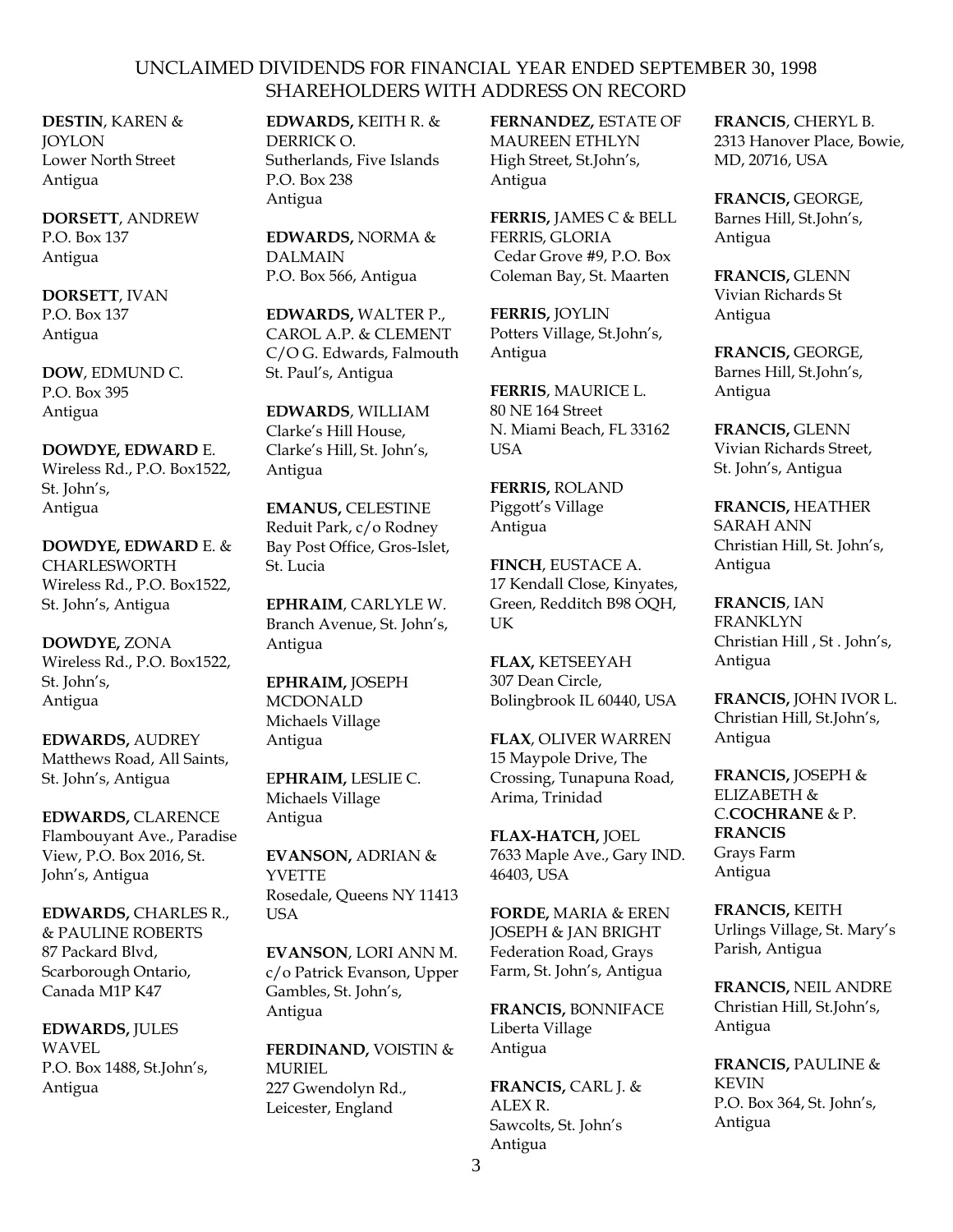**FRANCIS,** SYLVESTER P.O. Box 3196, Wickham Street, Ottos, St. John's, Antigua

**FREDERICK,** ALVAN R. (DECD) & ALVIN L. c/o Fitzroy Knight, P.O. Box 211, St. John's Antigua

**GALLOWAY,** CHARLES & MILDRED Grays Farm, Antigua

**GEORGE,** ELVIS Jennings Village, Antigua

**GEORGE,** ESTATE OF **JOHN** Old Road, St. Mary's Antigua

**GEORGE,** ILVA G. & RICHARD E. Seaton Village, St.John's, Antigua

**GEORGE,** SCHIEVROY & R. PETERSON P.O. Box 45, All Saints Antigua

**GEORGES**, SHARON S. P.O. Box 794, Tyrells Est., Swetes Village Antigua

**GOMES,** KEN C/o Winston Gomes Martins Village Antigua

**GUMBS,** ORVIL & **AARON,** JOSHUA Crabbe Hill, Antigua

**GOMES,** PAUL QUENTIN 8169-24th Ave. #3 Montreal, Quebec H1Z 3Y9 Canada

**GOMES,** ROBERT ISAAC 8169-24th Ave. #3 Montreal, Quebec H1Z 3Y9 Canada

**GOODWIN,** BRUCE W. Swetes Village, P.O. Box 1401, St. John's, Antigua

**GOODWIN, DESIREE** Upper Gambles Antigua

**GORDON-BELLE,** EILEEN 1935 Old Concord Drive Covington, GA 30016, USA

**GREAUX**, PIERRE P.O. Box 974, St. John's, Antigua

**GREEN**, EDMUND & SAMUEL N. Belle View Heights, P.O. Box 1090, St. John's, Antigua

**GRIFFITH,** DAWN PETRA 5757, Isles Circle Tamarac, FL 33321 **USA** 

**GRIFFITH,** JAN KAREN Side Hill, St.John's, Antigua

**GRIFFITH,** STUART GEORGE W. c/o Wilkin Griffith Side Hill, Antigua

**HADDOCK,** DIANA Union Road, Hatton, St. John's, Antigua

**HALL,** JEFFREY ROBERT P.O. Box 710, St. John's, Antigua

**HARRIS** WHITNEY D.D. Crosbies Antigua

**HAYWOOD,** HUGH M., DUANE, JASON & HUGH O., 219-38 Ryan Road, Laurelton, NY 11413-2672, **I** ISA

**HEATH,** MARGARET V. 144 O'Connell Drive, East Hartford, CT 06118, USA

**HECTOR,** INDIRA D & **ARMSTRONG,** ARAH E**.** Bishopgate Street, St.John's, Antigua

**HENDRICKSON**, AUSTIN Parham, St. Peter Antigua

**HENRY,** ARTHUR R. 394-112 Hidden Valley Charlotte Amalie St. Thomas, 00801

**HENRY,** CANUTE L. Willikies Village Antigua

**HENRY**, CARLTON A. Bolans Village Antigua

**HENRY**, CLAYMORE Five Islands, St. John's, Antigua

**HENRY,** FERNELLA Warren Road, Otto's Antigua

**HENRY**, JEROME A. Athill Street, St. John's, Antigua

**HENRY,** JOHN WILLIAM Warren Road, Ottos Antigua

**HENRY,** LESLIE W.A. P.O. Box 8304, St. Thomas 00801, USVI **HENRY,** OSCAR ETHELBERT Cochrane Estate, St. Peter's, Antigua

**HENRY**, RUPERT A & IRIS Martins Rd., Grays Farm, Antigua

**HENRY,** SHERRAN P.O. Box 1102, Antigua

**HENVILLE,** STANLEY ITF **SEAN** Charlestown, Nevis W.I.

**HESAN,** NICOLA c/o Joseph Fernandez, High Street, St. John's, Antigua

**HEWLETT**, CHARLESWORTH A.S. Powells, P.O. Box 89, St. John's, Antigua

**HILL,** COLLIN & KERI 7 Collanus Court, Etobicoke, Ontario, Canada M9W 6G5

**HILL,** DESMOND & DIANNE WHITE Bishopgate Street, St. John's Antigua

**HILL**, MARYLYN & VERE c/o Wilfred Hill, Parham, St. Peter's, Antigua

**HILL,** VIRGIL, COLIN & BOMLYN P.O. Box 1362, Antigua

**HODGE,** DAVID E. P.O Box 2331 Antigua

**HOLLIMON,** THEREN S. P.O. Box 91 Antigua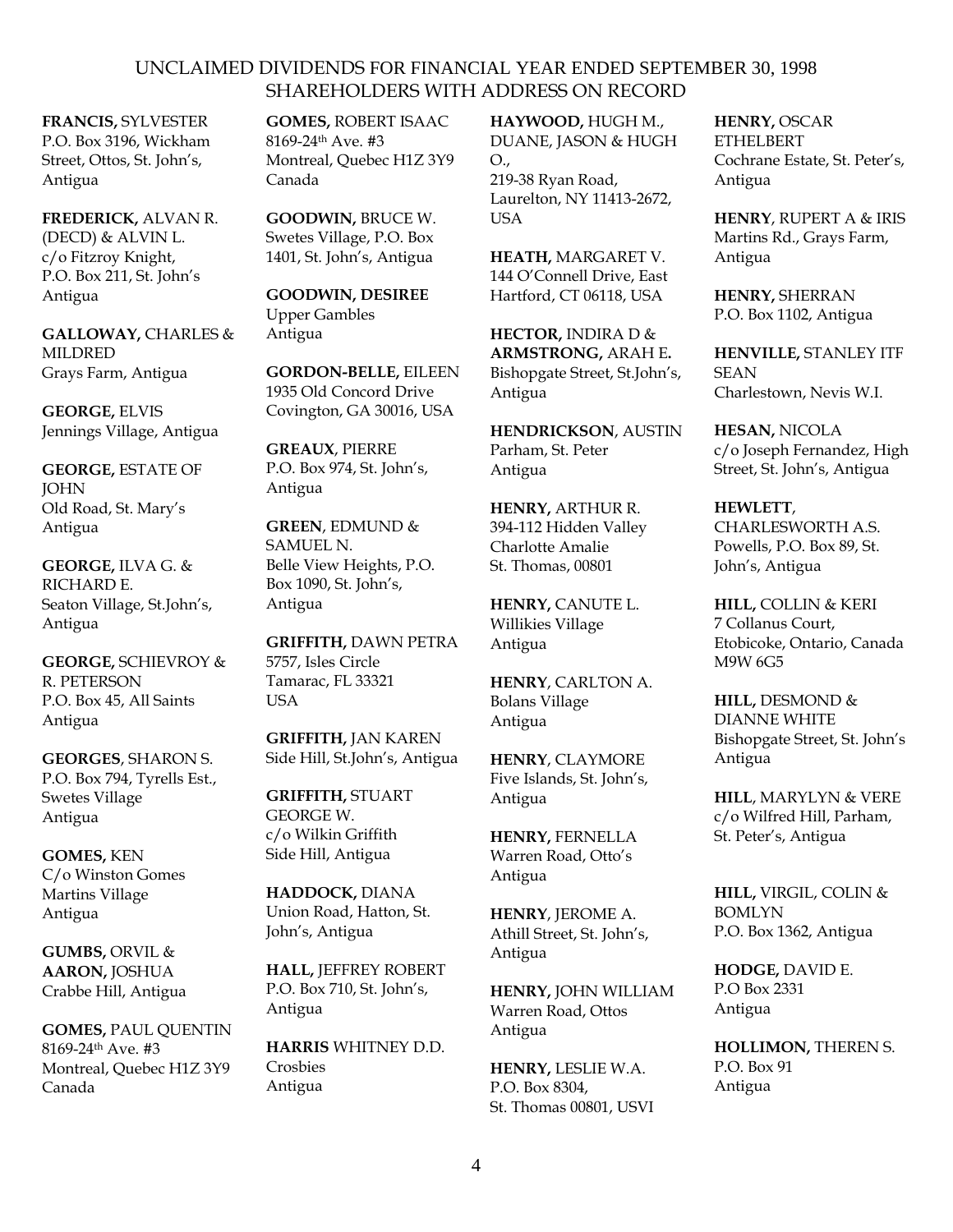**HOSFORD**, DAPHNE & **SPENCER**, RONNIE Liberta Village, St. Paul's, Antigua

**HOSFORD,** DAPHNE, DANIE & DAVIDAIRE **& WILLIAMS,** DALE Liberta Village, St. Paul, Antigua

**HUGGINS**, WINSTON Jr. 7 East Grove Street, Massapequa, NY 11758, **I**ISA

**HUGHES**, GOLDINE & DON ERIC Church St. & Nelson St., ST. John's, Antigua

**HUMPHREYS,** ROBERT B. (Jr.) 1229 Winsted Road, Unit #45 Torrington, CT 06790, USA

**ISAAC,** CLAYTON D. P.O. Box 619, St. John's, Antigua

**ISAAC,** DOROTHY All Saints, St. John's Antigua

**ISAAC,** MARZEL 116 Capworth Street, Leyton E 10 7 HE, London, England

**ISAAC,** SHANE A378 Aylesworth Ave., Scarborough, Ontario

**ISAAC,** WILLIAM E. (dec'd), LAURICE T. & VERE E. P.O.BOX 2819 Grand Central Station, New York, N.Y. 10163, USA

**MERCHANT,** IVY D**. &**  SANDRA LUANN **JACOBS** 2445 Homelands Dr. Unit 2, Mississauga Ont. Canada L5K 2C6

**JACKSON,** BEVERLY 43 Bronx River Rd., #8D Yonker, NY 10704-4422 USA

**JACOBS,** FAYE MARIA Buckley's New Ext., St. John's, Antigua

**JACOBS,** LLOYDSTONE F.  $(Ir)$ Old Runway, Antigua

**JACOBS**, YVETTE George Street, Green Bay Antigua

**EUDELLE,** JACQUELINE **& SHAW,** CLINTON Grays Hill Antigua

**JAMES**, ELROY S. Christian Street, Grays Hill, Antigua

**JAMES**, GEORGE L.C. P.O. Box 274 Antigua

**JAMES**, HERBERT M. & ARTWELL Bethesda Village Antigua

**JAMES,** JESSICA Parham Town Antigua

**JAMES**, URYL 2381 S.W. Frisco Ter, Port St. Luceie, Fl 34953, USA

**JEFFREY,** SHANE STEVEN c/o David Jeffery, Codrington, Barbuda

**JEREMIAH**, SAMUEL & MARTHA Urlings Village, Antigua

**JEREMY,** YVONNE Pigotts Village, St. George's, Antigua

**JOHN,** CAVELLE Scotts Bill, P.O. Box 929, St. John's, Antigua

**JOHN,** HUGH A.M.A. c/o Gene Antonio, All Saints Road, St. John's, Antigua

**JONAS,** HENRY L. 17 Camacho's Ave., St. John's, Antigua

**JONAS,** GEORGE WILLAM 17 Camacho's Ave., St. John's, Antigua

**JONAS,** JOSHUA M, PASTOR HENSWORTH & VANDAH P.O. Box 1763, St.John's, Antigua

**JONES,** JAMES E. KING 735 Magneta Street, Apt #7D, Bronx, N.Y. 10467, USA

**JONES**, JAMES K. & TRAVEL C. 735 Magneta Street, #7D Bronx NY, New York 10467, USA

**JOSEPH,** CHARLES SAMUEL Radio Range, P.O. Box 1043, St. John's, Antigua

**JOSEPH,** CORTWRIGHT C/o Victoria Elliot Bendals Village Antigua

**JOSEPH,** CAREY C/o Victoria Elliot Bendals Village Antigua

**JOSEPH,** DAVID & **CLARENCE** 6733 Bakman Avenue, Apt. 12, North Hollywood CA 91606-1981, USA

**JOSEPH**, HYACINTH P.O. Box 689 St. John's, Antigua

**JOSEPH,** J.C. KEVIN P.O. Box 2702 Antigua

**JOSEPH,** JAMES ALISTON & ELAINE C. Willikies Village Antigua

**JOSEPH,** KARL A. Bolans Village Antigua

**JOSEPH**, KEVIN D. & FRESTON Lightfoot West #2, P.O. Box 874, St. John's, Antigua

**JOSEPH,** MICHAEL S.A. 37 Newgate Street, St.John's, Antigua

**JOSEPH**, RONALD E. Bolans Village Antigua

**JOSEPH**, SANDRA G. P.O. Box 3111, St. John's, Antigua

**JOSEPH**, SONIA Bolans Village, St. John's, Antigua

**JOSIAH,** DESRIE L. 6936 N. Autumn Avenue Clovis, CA 93619 USA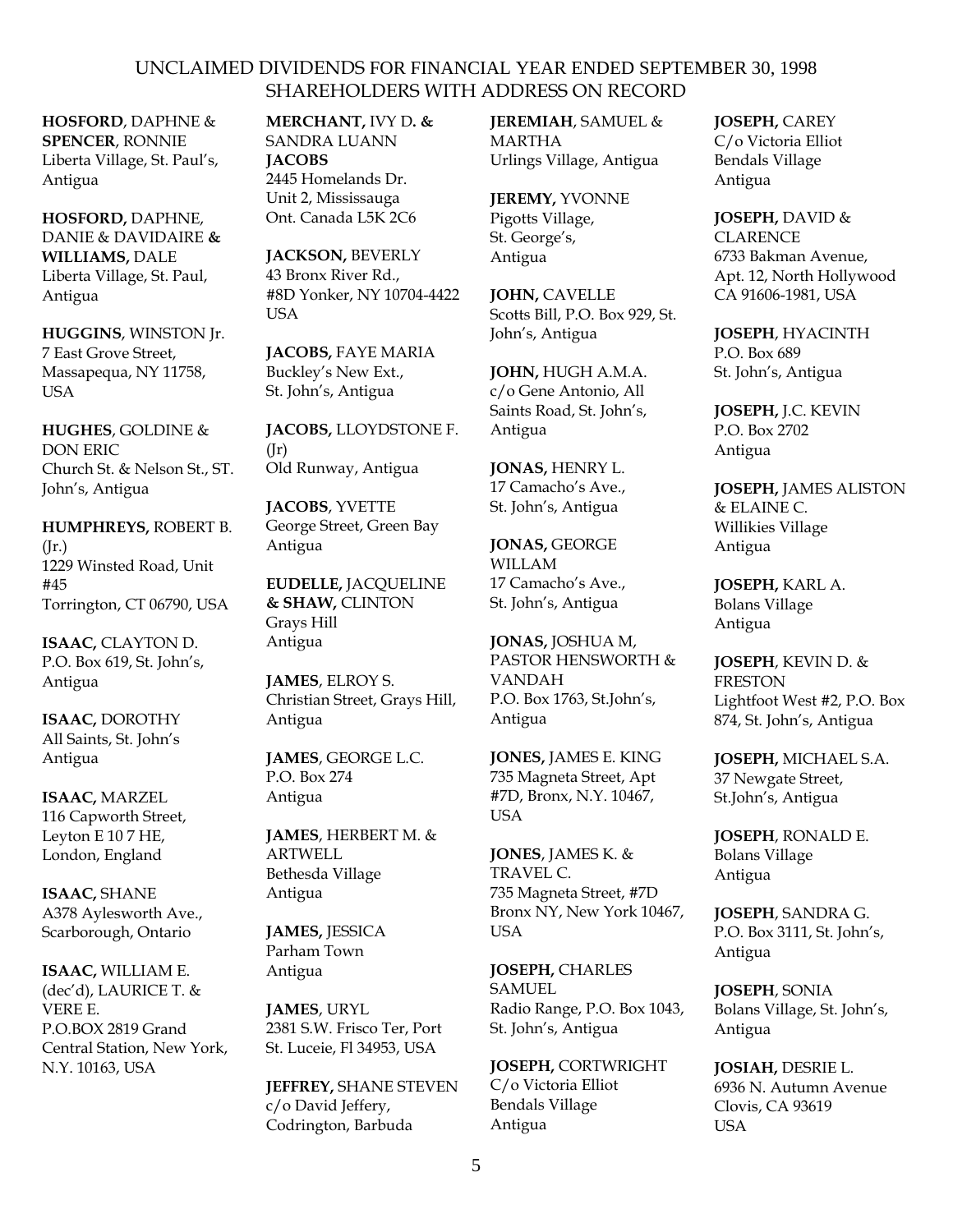**KENTISH**, JOSEPHINE c/o Joyce Kentish, P.O. Box 259, Tanglewood, Anguilla Br.W.I.

KING, AMBER Bolans, St. John's, Antigua

**KING**, EBONY Bolans, St. John's, Antigua

**KING,** SELWYN & NADIA Parham Antigua

**KNOWLES**, CARMEN Cassada Gardens Antigua

**KNOWLES,** ESTATE of NOEL Clare Hall, St. John's, Antigua

**LAKE,** EUSTACE S. P.O. Box 1212 Antigua

**LAKE,** MARY J & AYOKA NOEL 1223 Troy Ave, Brooklyn 11203, U.S.A

**LAKE,** TED ROGER Villa Area Antigua

**LAMBERT**, GAYE P.O. Box 1275, St. John's, Antigua **LAURENT,** LEON, KELVIN & CAROL Radio Range, P.O. Box 1089, St. John's, Antigua

**LAWRENCE**, AMABEL Cooks Hill, St. John's, Antigua

**LAWRENCE,** MATTHIAS I & EMILY 27 Gallivan Blvd., Dorchester MA 02124-4516

**LETT,** GEORGE c/o Mrs. F. Griffith I.T.C., Church Street, St.John's, Antigua

**LEWIS**, GEORGETTA Barnes Hill, Antigua

**LEWIS**, NOTA Barnes Hill, Antigua

**LEWIS,** MARY S. Old Road, St. Mary's, Antigua

**LEWIS,** QUENTIN Barnes Hill, St. John's, Antigua

**LEWIS,** SAMUEL WALTER Central Street, Villa Area St. John's, Antigua

**LIMERICK,** RAE Matthews Road, St.John's, Antigua

**LIMERICK,** RAE & KEVIN Matthews Road, All Saints, St. John's, Antigua

**LIVINGSTONE**, IRENE Old Road Village Antigua

**LLOYD**, CHARLES L. (decd) & CHARLES L. Jr. 1627 so. Victoria Ave. Los Angeles, CA 90019 USA

**LLOYD,** CHARLES (dec'd) & HENRY 1627 so. Victoria Ave. Los Angeles, CA 90019 USA

**MANNIX,** FERNIE I. P.O. Box 530 Antigua

**MARGETSON,** ROBERT A.L. P.O. Box 1107, St. John's, Antigua

**MARSH,** HELEN A. & HARRIS, RUDOLPH Five Islands, Antigua

**MARSH,** HUGH **MILLINGTON** English Harbour Antigua

**MARSHALL**, NAOMI 79 Trade Winds, St. John's, Antigua

**MARTIN,** ALBERTO W. P.O. Box 2612, Wireless, Antigua

**MARTIN, CORTWRIGHT** D.69 St. James Road, Stratford, London E15 IRN

**MARTIN,** CHRISTOPHER **GILES** 104 Balaam St. Plaiston, London E13, England

**MARTIN,** DON TERRY Kentish Road, St. John's, Antigua

**MARTIN**, ERNEST M. c/o E. Dickenson St. George Street, St. John's Antigua

**MARTIN**, FABIAN **FITZGERALD** Michaels Village, P.O. Box 218, St. John's, Antigua

**MARTIN (Jr.),** GEORGE I.W. Lionel Hurst Street, P.O. Box1800, Antigua

**MARTIN**, JOHN SWAIN Kentish Road, St. John's, Antigua

**MARTIN,** JOSEPH IGNATIUS P.O. Box 218 Antigua

**MARTIN,** LESROY ALEXANDER Kentish Road, St. John's, Antigua

**MARTIN,** MARGARET FRANCIS P.O. Box 218 Antigua

**MARTIN**, TYRONE (HUBERT A.) 456 Rutland Street Westbury, NY 11590 USA

**MASON,** CHARMAINE South Street, St. John's, Antigua

**MASON**, GENE South Street St. John's, Antigua

**MASON,** OSCAR & TERRY EDWARDS South Street, St. John's, Antigua

**MASON,** RICHARD **OSCAR** McDonald Street, Ottos New Town, St. John's, Antigua

**MASON,** VENOL TORENE P.O. Box 2632, Union Rd. Hatton, St. John's Antigua

**MASSIAH,** THE ESTATE OF MAUREEN R. P.O. Box 858, St. John's, Antigua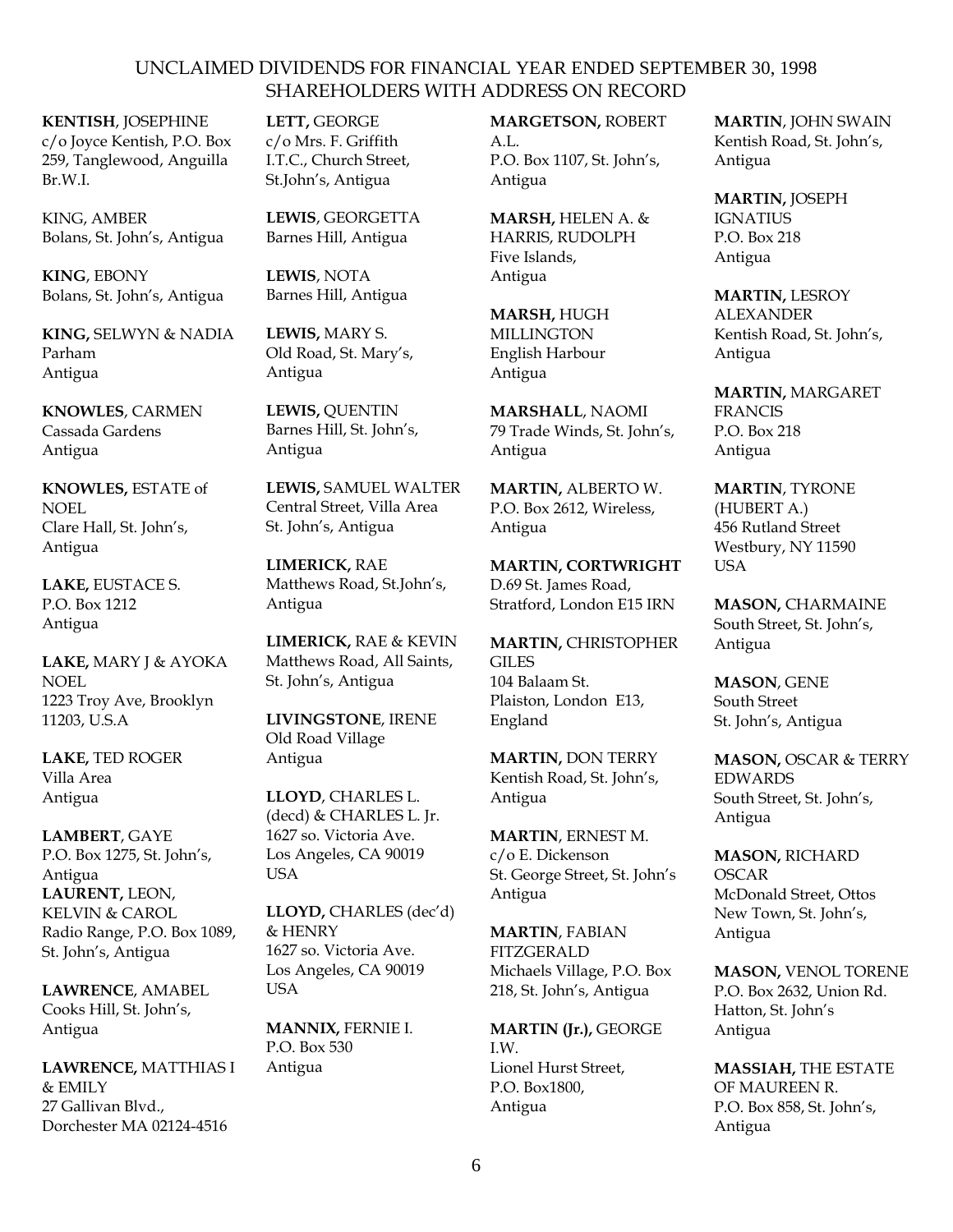**MATTHEW,** CALVIN BARRYMORE Tinning Village, St. John's, Antigua

**MATTHEW,** GEORGE M. Gambles Terrace Antigua

**MATTHEW,** GLENMORE Tinning Village, Antigua

**MATTHEW,** KAYE 7102 Glen Mist, San Antonio, TX 78239 **USA** 

**MAYERS,** JUDITH Liberta Village, Antigua

**MAYNARD,** GRETA P.O. Box 24, Antigua

**MAZELY,** DANIELLE M. P.O. Box 2347, St. John's, Antigua

# **MCCARTY**,

**CHRISTOPHER** ALEXANDER. P.O. Box 2031 Charlotte Amalie, St. Thomas, USVI 00801

**MCMASTER**, COLLETTE & ARLENE Old Parham Road, St. John's, Antigua

**MICHAEL,** ARTHUR P.O.Box 302355 St. Thomas, USVI 00803

**MICHAEL,** ESTATE of DORIS AGATHA St. Mary's Street, Antigua

**MICHAEL,** ESTATE OF GISELE P.O. Box 68, St.John's, Antigua

**MICHAEL,** MARIO L. P.O. Box 477, St. John's, Antigua

**MORRIS**, DAYTON D.S. c/o V. Harris, American rd., St. John's, Antigua

**MORRIS**, STEPHANIE E. P.O. Box 2423, ST. John's Antigua

**MOSS,** THEOPHANE S. 112 Edgecombe Avenue New York N.Y. 10030 USA

**MURDOCH,** COLIN TREVOR P.O. Box 408, St.John's, Antigua

**MURDOCH,** JOHN L. Cemetery Road, St.John's, Antigua

**MUSSINGTON,** ALEXANDER Jeffrey's Village Antigua

**MUSSINGTON,** DEVON GLADSTONE Bryson Street, St.John's, Antigua

**MUSSINGTON,** ELAINE Bryson Street, St. John's, Antigua

**MUSSINGTON,** LEONARD Bryson Street, St.John's, Antigua

**MUSSINGTON,**  REGINALD Bryson Street, St.John's, Antigua

**MUSSINGTON,** SELINA Bryson Street, St.John's, Antigua

**MYKE,** CLEOTHA AROAH 21 South 14th Ave. Mount Vernon, NY 10550 **USA** 

**NANTON,** ALEX RUSSEL 10517 Angelcrest Drive River View Florida, 33569, USA

**NICHOLAS,** DEBBIE FRANCINE Wireless Road, Clare Hall, St. John's, Antigua

**NICHOLAS,** SANDRA ANITA Wireless Road, Clare Hall, St. John's, Antigua

**NICHOLLS,** ESTATE OF YVONNE 62 Fairfield Rd.,Ilford , Essex, England

**NOEL,** AYOKA INETA 1223 Troy Avenue, Brooklyn , N.Y 11203, U.S.A

**NORDE,** EDINIZ V.C Carlisle Estate, St. George's, Antigua

**NORDE,** JASON BRIAN Carlisle Estate, St. John's, Antigua

**NORFORD,** ROSEMARIE P.O. Box 473, St. John's, Antigua

**OSBOURNE,** HEATHER & CHERRIE ANN P.O. Box 1672, St. John's, Antigua

**PAIGE,** ROLSTON C. Jr & CHARMAINE L. C/o Rolston Paige, Armstrong Road, Grays Farm, St. John's, Antigua

**PARKER**, CALVIN H. #9 Paynters Paradise, St. Georges, Antigua

**PAUL,** JAMES & CHARLENE.M.G & VALARIE.V 80 Atkinson Road, Custom House, Newham E16 3LS, London, ENG

**PAUL,** JAMES A., A.D.L., P.M.J & ANETTA P.M. 56 Wager Street, BOW London E3 4JE, UK

**PAYNE,** ALICE MARY (dec'd) P.O. Box 194, Antigua

**PAYNE,** JOSEPH E. Bolans, St. Mary's, Antigua

**PAYNE,** JOSEPH N, STARIA & ANDREA P.O. Box 218, The Valley, Anguilla, B.W.I

**PAYNE,** MICHAEL & **SCHOLAR**, JOYCELYN McDonald Street, Ottos, St. John's, Antigua

**PAYTON,** RALPH P.O. Box 109, St.John's, Antigua

**PERRY,** ELDON 24-22-98th Street, East Elmhurst, New York 11369 USA

**PERRY,** MICHELE LUCILLE Corn Alley, P.O. Box 1386, St.John's, Antigua

**PERRY**, PERCIVAL DA **COSTA** Corn Alley, P.O. Box 1386, St. John's, Antigua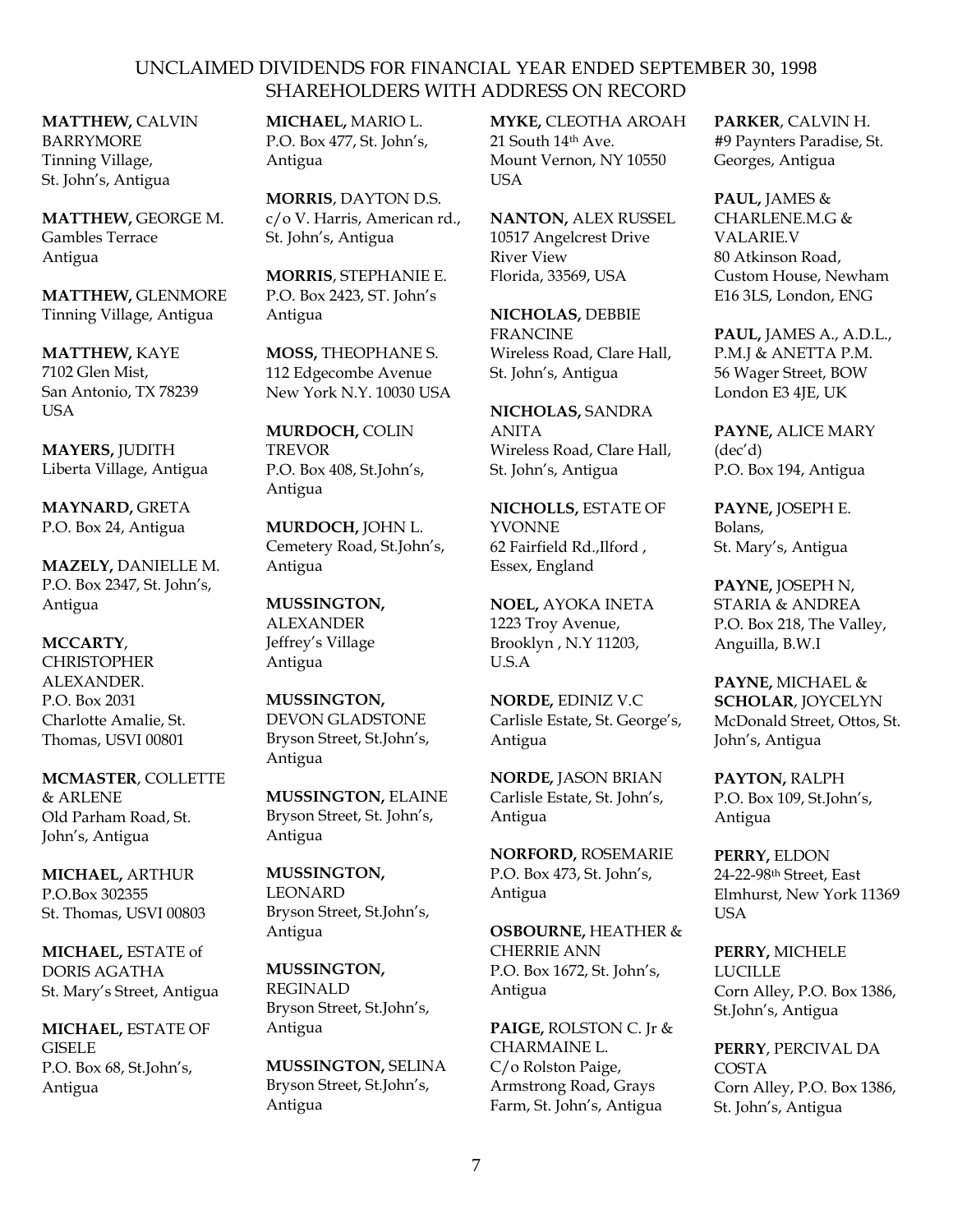**PETERSON,** LEVI & REGINALD Bendals Road, Antigua

**PHILIP,** DRURY O. 4420 Dereimer Avenue, Bronx NY 10466, USA

**PHILIP,** GLENROY KENSWORTH. Pares Village, Antigua

**PHILLIP**, AVONELLA V. & MALCOLM P.O. Box 1031, Antigua

**PIGOTT**, DAVID CALVIN ARNOLD P.O. Box 271 Antigua

**POTTER,** CRAIG Paradise View Antigua

**PROCTOR,** CORDELLA C. Grays Hill Antigua

**PROCTOR,** EMILE Grays Hill Antigua

**PUGH**, DUVIE A & DUVIE LV 3313A Phoenix Street Kenner, LA 70065 **I**ISA

**PUGH**, DUVIE A. & SUE 3313A Phoenix Street Kenner, LA 70065 USA

**RAEBURN,** ALEXANDER St. Clair Estate Antigua

**RAEBURN**, RAYMOND A. St. Clair's Estate, St. John's, Antigua

**RAEBURN**, RITA CLARE St. Clair Estate Antigua

**RALPH**, AISHA Upper Gambles, St. John's, Antigua

**RAMSEY,** JEROME L. Willikies Antigua

**REUBEL**, JEROME P.O. Box 4771, Atlanta, Georgia 30302, USA

**RICHARDS**, ALBERT MAXWELL (decd) 14331 SW 97 Lane Miami, Florida 33186 U.S.A.

**RICHARDS**, COURTENAY 1711 Straight Path, Lynden Hurst, N.Y. 11757, USA

**RICHARDS,** EDERLE LOUISE 44-15 Colden St., Apt 7X, Flushing, N.Y.11355, U.S.A

**RICHARDS,** ELESE 1711 Straight Path Lynden Hurst, NY 11757 **USA** 

**RICHARDS**, JOANN Sea View Farm, St.John's, Antigua

**RICHARDS,** JOY B. 143-29 Barclay Ave. Apt. 5G Flushing NY, 11355 USA

**RICHARDS,** LISA 44-15 Colden St. Apt 7X, Flushing NY, 11355 USA

**RICHARDS,** MONA **CYNTHIA** Cashew Hill, St. John's Antigua

**RICHARDS,** ROMA C. 143-29 Barclay Ave. Apt. 6G, Flushing NY, 11355 USA

**RICHARDS,** TYRONE A. & YOLAN Christian Street, Grays Hill Antigua

**RICHARDS**, TYRONE A. Christian Street, Grays Hill Antigua **RICHARDSON,** FRANCES A.D. Cassada Gardens, P.O. Box 986, St.John's, Antigua

**ROBERTS,** BERNARD C.C. P.O. Box 481, Westbury, NY 11590, USA

**ROBERTS,** BERNADETTE P.O. Box 1031, Antigua

**ROBERTS**, FITZGERALD 26817 Chianiana Dr., Wesley Chapel Fl 33544, USA

**ROBERTS,** GERTRUDE c/o P.O. Box1031, St.John's, Antigua

**ROBERTS,** JUNIOR & CLEMENT Jr. 1205 College Ave., #3B Bronx, NY 10456 USA

**ROBERTS,** SAMUEL 4 Ruddington Walk Abbey Rise Estate Leicester, LE4 2FM UK

**ROBERTS,** SHANE Parham Town, St. Peter's, Antigua

**ROBINSON**, ALVIN Creekside, St. John's, Antigua

**ROBINSON**, ELMA & AMBROSE, TWANA G. 228 CRESTWOOD DR, NAUGATUCK, CT 06770, USA

**ROBINSON**, ELMA & WILLIAMS, JAAMAL K. 228 CRESTWOOD DR, NAUGATUCK, CT 06770, USA

**ROBINSON,** MAUREEN Lake View Apts #23G 1590 Madison Avenue N.Y., 10092, USA

**ROBINSON,** VANESSA A. C/o JOSEPH ROBINSON New Winthorpes Village Antigua

**RODGERS,** COLLETTE A. P.O. Box 15, St. John's, Antigua

**RODGERS,** YORIE OLIVIA P.O. Box 271 Antigua

**ROYER,** ONIKA 1906 Ben Hogan Circle Orlando, FL 32808 **USA** 

**RYAN,** JASON Bennett Street, Antigua

**RYAN,** SHAWN Bennett Street Antigua

**SALMON**, VICTOR H. , **WHYTE**, ANDREI L., & SALMON, LINSDAY A., Grays Hill, P.O. Box 661, St. John's, Antigua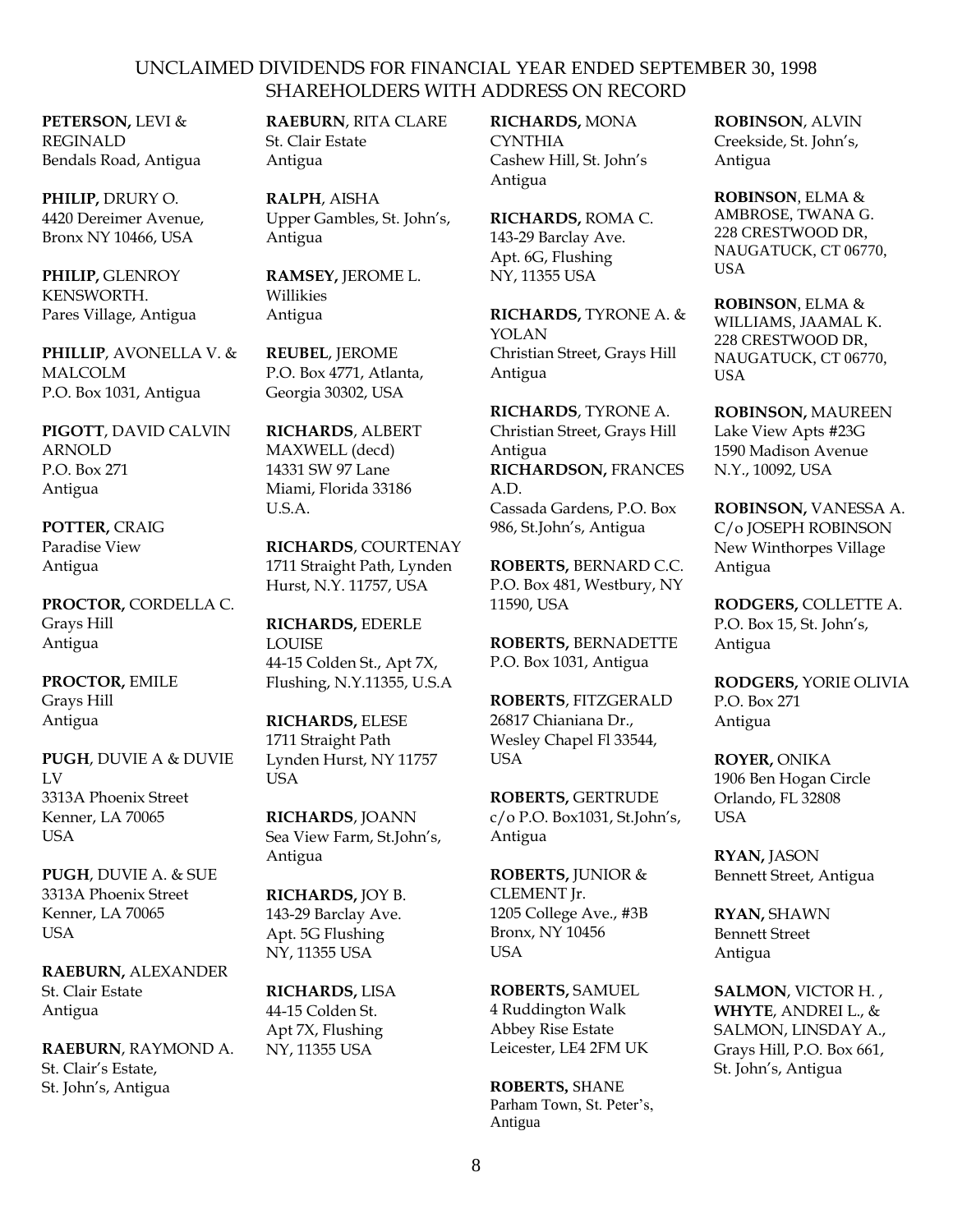**SAMPSON,** AJANAH & **AJANIOUE** P.O. Box 884 Antigua

**SAMPSON**, ANTHONY B (Sr.) P.O. Box 862, St. John's Antigua

**SAMUEL,** CLIFFORD American Road P.O. Box 1010 Antigua

**SAMUEL,** CLIFFORD A & FLOYDE M. P.O. Box 1010 Antigua

**SAMUEL,** CLIFFORD A & **WENDY** P.O. Box 1010 Antigua

**SAMUEL,** GEORGE & DAWN 1105Tinton Avenue, Apt#3, Bronx, New York 10456, **USA** 

**SAMUEL,** JOSHUA Potters Village, St.John's, Antigua

**SAMUEL,** KIM ALISON c/o Y. Samuel, Radio Range St. John's, Antigua

**SAMUEL,** THE ESTATE of WRENFORD Gambles Terrace Antigua

**SAMUEL,** STEVEN American Road P.O. Box 1010 Antigua

**SAMUEL,** VERONICA P.O. Box 936, Bendals, St. John's, Antigua

**SAMUELS**, CLEM Michaels Village Antigua

**SAUNDERS,** BASIL & **OLIVE** Fort Road Antigua

**SAWYER**, BRIAN AFRON 58 Collingwood Road, Colchester, Essex, England CO3 5AY

**SCHOLAR**, EILEEN & CAROL P.O. Box 922, Jolly Hill, St. Mary's, Antigua

**SCHWARTZ,** HAROLD ELLIS  $P$  O. Box 84 Antigua

**SCHWARTZ,** VILMA P.O. Box 84 Antigua

**SEALY**, JOSEPH HAROLD Tindale Road, St. John's, Antigua

**SELKRIDGE,** TERRENCE Bronx, NY 10473 USA

**SELWOOD,** ELOISE A. & **MURPHY**, DENISE T. Ottos New Town Antigua

**SETH,** CHARLES JOSEPH Bethesda Village Antigua

**SETH,** DORNELLA & **ANDREW**, ANNETTA A. Bethesda, St. Paul, Antigua

**SHAW**, HERMINA B. 721 New Mexico Ave., Suite 813, HAFB New Mexico 88330 USA

**SHAW,** TYRONE P.O. Box 90, Kingshill Christiansted St. Croix 00851

**SIMON,** HYACINTH St. John Street, St. John's, Antigua

**SIMON,** DR. LESTER C.N. Hospital Rd., P.O. Box 1296, Antigua

**SIMOIN,** LUCINA Armstrong Road, Grays Farm, St. John's, Antigua

**SIMON,** NORMA ELAINE Hospital Rd., P.O. Box 1296, Antigua

**SIMON,** RUSS E.M Fort Road P.O. Box 331, Antigua

**SIMON,** SABRIYA MAKINI Hospital Rd., P.O. Box1296, Antigua

**SIMON,** SAWANDI **KAYODE** Hospital Rd., P.O. Box1296, Antigua

**SIMON,** SEAN Bolans Antigua

**SIMPSON,** PATMORE Freeman's Village Antigua

**SMITH,** KEITHLYN Freemans Village, St. John's, Antigua

**SOUTHWELL,** LEONARD W. & LILLIAN P. English Harbor, St. Paul's, Antigua

**SOUTHWELL,** WILBERT J., & YVETTE English Harbour, St. Paul's, Antigua

**SOWERBY,** EDITH c/o Rosenellie Parker, P.O. Box 1840, St.John's, Antigua

**SPENCE,** J.R. & **GREAUX,** ELENA G**.** P.O. Box 974, St.John's, Antigua

**SPENCER,** MARIELLA P.O. Box 285 Antigua

**STERLING,** ESTATE of GEORGE MONTIQUE Freeman's Village Antigua

**STEVEN**, SALLY & LLOYD Vine Cottage, Uanfechain Powys, SY22 6UJ,Wales

**STEVENS,** CHARLES & LIONEL WALKER Light Foot Estate, P.O. Box 1203,St. John's, Antigua

**STEVENS,** RAYMOND Upper Gambles Antigua

**STEVENS,** ROSALIND D. North Street, ST. John's, Antigua

**STEVENSON**, DAVID W. & CRAIG J.V. Lightfoot, St. George, Antigua

**SYLVAN Jr.,** DAVID P.F.H McKinnon's P.O. Box 1457 Antigua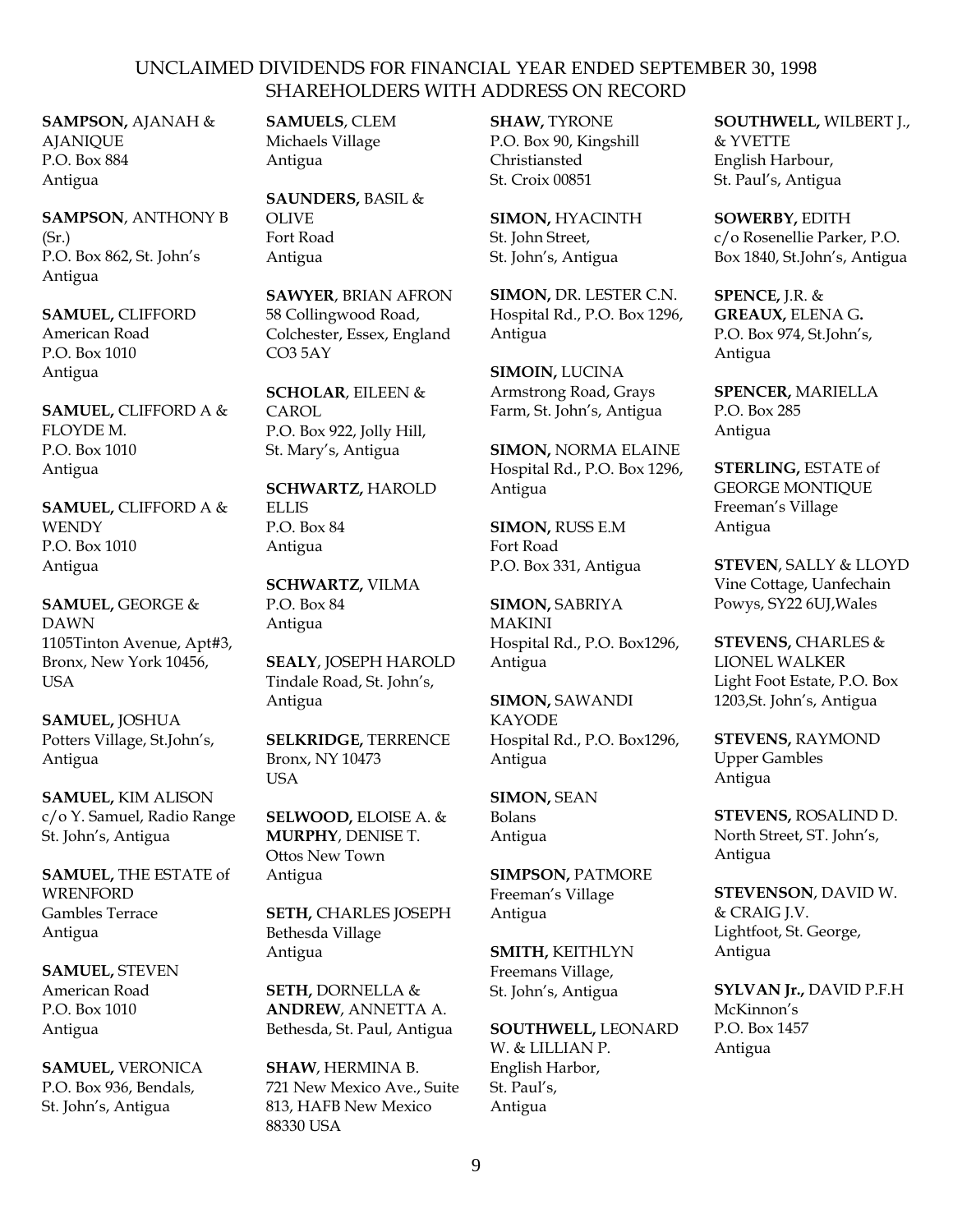**SYLVAN,** DAVID, CAROLYN & SHOMARI S.A Mc Kinnons P.O. Box 1457 Antigua

**SYMMONS, CECELY** 15 Anstey House, King Edward Road, Hackney E9 7LS, ENG.

**TAYLOR,** ORALIE Cedar Grove, St. John's Antigua

**TEAGUE**, ESTATE of EDGAR C/o Joseph Teague St. Johnston's Village Antigua

**TEAGUE, THOMAS & CATHERINE** Codrington, Barbuda

**TERRY,** LEROY E.J. 1435 Pensacola Way SE, Calgary, Alberta T2A 2H4 Canada

**THIBOU,** ISCON COX (dec'd) & MURIELLE I. P.O. Box 38, The Valley Anguilla

**THIBOU,** RONALD & SAROJANI P.O. Box 886, Antigua

**THIBOU,** RONALD & **SUNITA** P.O. Box 886 Antigua

**THIBOU,** SAMUEL PERCIVAL Thames Street Antigua

**THOMAS,** ALBERTINE & **CHARLES**, RANDOLPH Bendals Village, St. John's, Antigua

**THOMAS**, AVONDALE R.S. P.O. Box 1102 Antigua

**THOMAS,** EVERETTE 43 Crofton Park Road, Brockley, London SE4 1AF

**THOMAS,** MORIEL A. A. Pigotts Village, St. George Antigua

**THOMAS,** WENTWORTH 533 Grovewood Dr. Gretna LA 70056 USA

**THOMAS-BRODIE,**  ALCAR c/o Glenette Thomas Pares Village, Antigua

**THOMPSON, JACOUELINE** 1227 East 51 Street, Brooklyn, NY 11234, USA

**TOMLINSON,** YVETTE D. Fitches Creek P.O. Box 1135 Antigua

**TONGE**, THEODORE A. Temple & South Street, St. John's, Antigua

**TREVOR & ROCHELLE KNIGHT; AMBROZINE BENJAMIN** Tindale Road Antigua

**TULLY,** FAVELL AUSTIN 249-50 148th Ave, Rosedale, NY 11422 **USA** 

**TULLY**, THE ESTATE OF **KENDRICK** 128 04 Hawtree Creek Rd., South Ozone Park NY 11420, USA

**TULLY,** NATALIE A. 128-04 Hawtree Cr. Rd, South Ozone Park, NY, 11420, USA

**TULLY,** YOLETTE INGRID 128-04 Hawtree CR Rd, South Ozone Park, NY, 11420, USA

**TYSON**, JOHN R. P.O. Box 3754 Christiansted St. Croix USVI 00822

**UKONU,** JOSEPH P.O. Box 301049 Houston, Texas 77230

**UNDERWOOD,** ELVEDA Bethesda Village Antigua

**UNDERWOOD,** JOAN H. P.O. Box 462 Antigua

**WADE**, CECIL Seatons, P.O. Box 2624 Antigua

**WALKER,** AUDREY **DAISY** 1311 E New York Ave Brooklyn, NY 11212, USA

**WALKER,** NALDA P.O. Box 3034 Antigua

**WALTER,** ANDREA P.O. Box 513. ST. John's, Antigua

**WARREN,** STEADMAN J. John Hughes Antigua

**WARRINGTON,**  MICHAEL P.O. Box 520, St. John's Antigua

**WATKINS**, CECIL N. All Saints Village Antigua

**WEHNER**, ESTATE of **GEORGE** Parham Town Antigua

**WESTON,** ALPHONSO A. & LENORE E. English Harbour Antigua

**WESTON,** GLEN L. & ALLAN English Harbour Antigua

**WHENER,** GARFIELD E. 138 Northdene Road West Knighton, LEC England LE26JH

**WHITE**, REGINALD A. Evanson Road, Mckinnons St. John's, Antigua

**WHITE**, SYLVIA Evanson Road, Mckinnons St. John's, Antigua

**WILKINS,** BLASHFORD V. Sutherlands, Antigua

**WILKINS,** DAVE ERRIC Sutherlands, Antigua

**WILKINS,** GWENEVERE Sutherlands Village Antigua

**WILKINS,** SANDRA JOAN Sutherlands Village Antigua

**WILLIAMS,** CLAIRA Old Road Village Antigua

**WILLIAMS,** DENFIELD Tindale Road Antigua